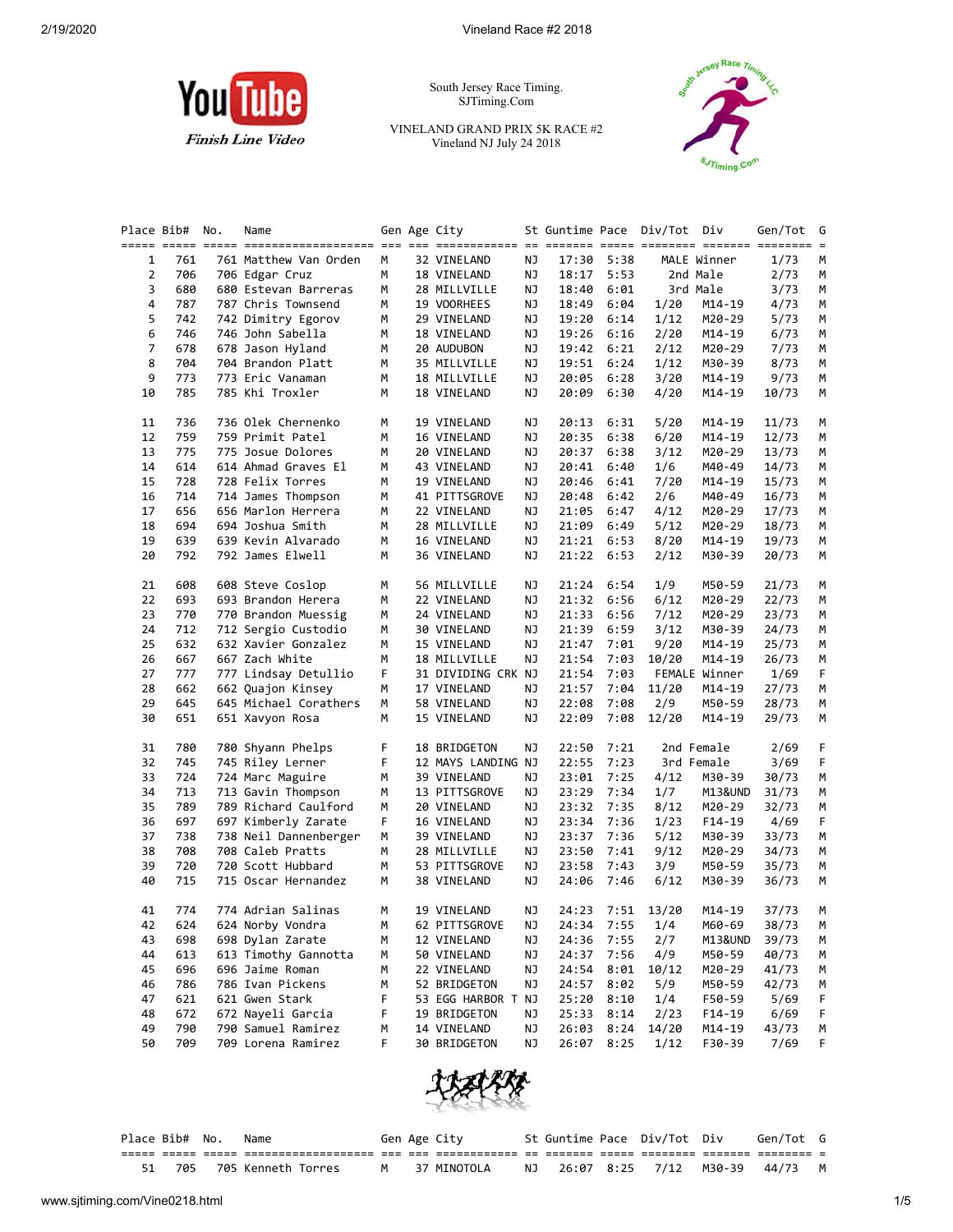2/19/2020 Vineland Race #2 2018

| 52  | 752 | 752 Johnny Procopio   | М  | 14 VINELAND   | ΝJ | 26:08 | 8:25        | 15/20 | M14-19   | 45/73 | м  |
|-----|-----|-----------------------|----|---------------|----|-------|-------------|-------|----------|-------|----|
| 53  | 733 | 733 Flor Mendez       | F  | 37 VINELAND   | ΝJ | 26:11 | 8:26        | 2/12  | F30-39   | 8/69  | F  |
| 54  | 751 | 751 Trinity Pritchett | F. | 17 VINELAND   | NJ | 26:13 | 8:27        | 3/23  | F14-19   | 9/69  | F  |
| 55  | 623 | 623 Karen Thomas      | F  | 49 PITTSGROVE | ΝJ | 26:17 | 8:28        | 1/7   | F40-49   | 10/69 | F  |
| 56  | 616 | 616 Brooke Joslin     | F  | 12 MILLVILLE  | NJ | 26:44 | 8:37        | 1/12  | F13&UND  | 11/69 | F  |
| 57  | 681 | 681 Lindsay Nelon     | F  | 35 PITTSGROVE | NJ | 26:55 | 8:40        | 3/12  | F30-39   | 12/69 | F  |
| 58  | 654 |                       | F  |               |    |       |             |       |          |       | F  |
|     |     | 654 Latala Carter     |    | 31 VINELAND   | ΝJ | 27:01 | 8:42        | 4/12  | F30-39   | 13/69 |    |
| 59  | 772 | 772 Juan Carreon      | M  | 25 MILLVILLE  | NJ | 27:03 | 8:43        | 11/12 | M20-29   | 46/73 | М  |
| 60  | 781 | 781 Terence Dawkins   | М  | 14 VINELAND   | ΝJ | 27:07 | 8:44        | 16/20 | M14-19   | 47/73 | М  |
|     |     |                       |    |               |    |       |             |       |          |       |    |
| 61  | 638 | 638 Vincent Bosco     | М  | 14 VINELAND   | ΝJ | 27:20 | 8:48        | 17/20 | M14-19   | 48/73 | м  |
| 62  | 741 | 741 Eduardo Dolores   | M  | 47 VINELAND   | ΝJ | 27:26 | 8:50        | 3/6   | M40-49   | 49/73 | м  |
| 63  | 769 | 769 Zackery Simpson   | M  | 24 VINELAND   | ΝJ | 27:29 | 8:51        | 12/12 | M20-29   | 50/73 | м  |
| 64  | 722 | 722 Caneigh Gallardo  | F. |               | NJ |       | 8:52        | 1/7   |          | 14/69 | F. |
|     |     |                       |    | 23 PITTSGROVE |    | 27:31 |             |       | F20-29   |       |    |
| 65  | 766 | 766 Lucas Knoop       | M  | 14 CEDARVILLE | ΝJ | 27:35 | 8:53        | 18/20 | M14-19   | 51/73 | М  |
| 66  | 779 | 779 Gina Wurcel       | F. | 39 VINELAND   | NJ | 27:37 | 8:54        | 5/12  | F30-39   | 15/69 | F  |
| 67  | 783 | 783 Amanda McCloskey  | F  | 28 BRIDGETON  | ΝJ | 27:38 | 8:54        | 2/7   | F20-29   | 16/69 | F  |
| 68  | 703 | 703 Aubrey Harrell    | F  | 9 MAYS LND    | ΝJ | 27:59 | 9:01        | 2/12  | F13&UND  | 17/69 | F  |
| 69  | 702 | 702 Jason Harrell     | М  | 44 MAYS LDG   | ΝJ | 27:59 | 9:01        | 4/6   | M40-49   | 52/73 | М  |
| 70  | 710 | 710 Anthony Espana    | М  | 13 BRIDGETON  | ΝJ | 28:02 | 9:02        | 3/7   | M13&UND  | 53/73 | М  |
|     |     |                       |    |               |    |       |             |       |          |       |    |
| 71  | 776 | 776 Jose Carreon      | M  | 30 MILLVILLE  | NJ | 28:14 | 9:05        | 8/12  | M30-39   | 54/73 | М  |
| 72  | 689 | 689 Carlos Roman      | M  | 66 VINELAND   | NJ | 28:20 | 9:07        | 2/4   | M60-69   | 55/73 | М  |
|     |     |                       |    |               |    |       |             |       |          |       |    |
| 73  | 729 | 729 Leanne Kuhn       | F  | 25 MILLVILLE  | NJ | 28:32 | 9:11        | 3/7   | F20-29   | 18/69 | F  |
| 74  | 636 | 636 Amanda Grissman   | F  | 22 VINELAND   | ΝJ | 28:32 | 9:11        | 4/7   | F20-29   | 19/69 | F  |
| 75  | 655 | 655 Leslie Huerta     | F  | 19 BRIDGETON  | ΝJ | 28:43 | 9:15        | 4/23  | $F14-19$ | 20/69 | F  |
| 76  | 747 | 747 Marissa Rivera    | F  | 15 VINELAND   | ΝJ | 28:45 | 9:16        | 5/23  | $F14-19$ | 21/69 | F  |
| 77  | 658 | 658 Jaida Marshall    | F. | 14 VINELAND   | ΝJ | 28:48 | 9:17        | 6/23  | F14-19   | 22/69 | F  |
| 78  | 644 | 644 Jessica Melo      | F. | 16 VINELAND   | NJ | 28:51 | 9:17        | 7/23  | F14-19   | 23/69 | F. |
| 79  | 601 | 601 Charles Apprendi  | M  | 63 VINELAND   | NJ | 28:53 | 9:18        | 3/4   | M60-69   | 56/73 | М  |
| 80  | 717 | 717 Leticia Hernandez | F. | 36 VINELAND   | ΝJ | 28:57 | 9:19        | 6/12  | F30-39   | 24/69 | F. |
|     |     |                       |    |               |    |       |             |       |          |       |    |
| 81  | 625 | 625 Denise Vondra     | F  | 63 PITTSGROVE | ΝJ | 28:58 | 9:20        | 1/1   | F60-69   | 25/69 | F  |
| 82  | 767 | 767 John Knoop        | М  | 53 CEDARVILLE | ΝJ | 29:00 | 9:20        | 6/9   | M50-59   | 57/73 | М  |
|     |     |                       |    |               |    |       |             |       |          |       |    |
| 83  | 778 | 778 Ashley Dubose     | F  | 39 VINELAND   | ΝJ | 29:05 | 9:22        | 7/12  | F30-39   | 26/69 | F  |
| 84  | 734 | 734 Gabrielle Brown   | F  | 11 VINELAND   | ΝJ | 29:12 | 9:24        | 3/12  | F13&UND  | 27/69 | F  |
| 85  | 755 | 755 Zara Elahi        | F  | 15 VINELAND   | ΝJ | 29:12 | 9:24        | 8/23  | F14-19   | 28/69 | F  |
| 86  | 791 | 791 Dolores Karla     | F  | 43 VINELAND   | ΝJ | 29:18 | 9:26        | 2/7   | F40-49   | 29/69 | F  |
| 87  | 794 | 794 Jeff Gross        | M  | 57 VINELAND   | NJ | 29:18 | 9:26        | 7/9   | M50-59   | 58/73 | M  |
| 88  | 748 | 748 Lauren Ruiz       | F  | 16 VINELAND   | ΝJ | 29:34 | 9:31        | 9/23  | $F14-19$ | 30/69 | F  |
| 89  | 782 | 782 Alton Curtis      | М  | 10 VINELAND   | NJ | 29:35 | 9:32        | 4/7   | M13&UND  | 59/73 | М  |
| 90  | 674 | 674 Angela Chernenko  | F. | 23 VINELAND   | ΝJ | 29:42 | 9:34        | 5/7   | F20-29   | 31/69 | F  |
|     |     |                       |    |               |    |       |             |       |          |       |    |
| 91  | 607 | 607 Toni Coslop       | F  | 50 MILLVILLE  | NJ | 29:45 | 9:35        | 2/4   | F50-59   | 32/69 | F  |
|     | 795 |                       |    |               |    |       |             |       |          |       |    |
| 92  |     | 795 Francisco Rivera  | М  | 39 MILLVILLE  | ΝJ | 29:51 | 9:37        | 9/12  | M30-39   | 60/73 | М  |
| 93  | 735 | 735 Jennifer Brown    | F  | 42 VINELAND   | ΝJ | 30:20 | 9:46        | 3/7   | F40-49   | 33/69 | F  |
| 94  | 796 | 796 Jazmin Segarra    | F  | 34 VINELAND   | NJ | 30:40 | 9:53        | 8/12  | F30-39   | 34/69 | F  |
| 95  | 629 | 629 Jayden Govan      | М  | 14 VINELAND   | NJ | 30:50 | 9:56        | 19/20 | M14-19   | 61/73 | М  |
| 96  | 756 | 756 Fernando Duran    | М  | 15 VINELAND   | ΝJ | 30:57 | 9:58        | 20/20 | M14-19   | 62/73 | М  |
| 97  | 630 | 630 Katia Antonetti   | F  | 16 VINELAND   | NJ |       | 31:03 10:00 | 10/23 | $F14-19$ | 35/69 | F  |
| 98  | 695 | 695 Mark Shepard      | М  | 59 VINELAND   | ΝJ |       | 31:07 10:01 | 8/9   | M50-59   | 63/73 | М  |
| 99  | 617 | 617 Leah Mears        | F  | 11 VINELAND   | ΝJ |       | 31:07 10:01 | 4/12  | F13&UND  | 36/69 | F  |
| 100 | 615 | 615 Cliff Jones       | M  | 69 GREENWICH  | NJ |       | 31:18 10:05 | 4/4   | M60-69   | 64/73 | M  |
|     |     |                       |    |               |    |       |             |       |          |       |    |



| Place Bib# |     | No. | Name                  |    | Gen Age City  |     | St Guntime Pace |             | Div/Tot | Div                | Gen/Tot G |   |
|------------|-----|-----|-----------------------|----|---------------|-----|-----------------|-------------|---------|--------------------|-----------|---|
|            |     |     |                       |    |               |     |                 |             |         |                    |           |   |
| 101        | 618 |     | 618 Magic Mears       | М  | 36 VINELAND   | NJ  |                 | 31:18 10:05 | 10/12   | M30-39             | 65/73     | м |
| 102        | 643 |     | 643 Natalie Muessig   | F  | 14 VINELAND   | NJ  |                 | 31:21 10:06 | 11/23   | $F14-19$           | 37/69     |   |
| 103        | 749 |     | 749 Stefaniya Zozulya | F. | 15 VINELAND   | NJ  |                 | 31:29 10:08 | 12/23   | $F14-19$           | 38/69     |   |
| 104        | 649 |     | 649 Emily Jones       | F  | 15 VINELAND   | NJ  |                 | 31:30 10:09 | 13/23   | $F14-19$           | 39/69     |   |
| 105        | 687 |     | 687 Lia Shearburn     | F  | 10 VINELAND   | ΝJ  |                 | 31:30 10:09 | 5/12    | <b>F13&amp;UND</b> | 40/69     |   |
| 106        | 669 |     | 669 Isabella Cooney   | F. | 11 VINELAND   | NJ  |                 | 31:30 10:09 | 6/12    | <b>F13&amp;UND</b> | 41/69     |   |
| 107        | 763 |     | 763 Kalli Knoop       | F  | 11 CEDARVILLE | NJ. |                 | 31:30 10:09 | 7/12    | <b>F13&amp;UND</b> | 42/69     |   |
| 108        | 762 |     | 762 Taylor Knoop      | F  | 11 CEDARVILLE | ΝJ  |                 | 31:31 10:09 | 8/12    | <b>F13&amp;UND</b> | 43/69     |   |
| 109        | 754 |     | 754 Megan Dickerson   | F. | 17 VINELAND   | NJ  |                 | 31:58 10:18 | 14/23   | $F14-19$           | 44/69     |   |
| 110        | 750 |     | 750 Kiana Zheng       | F  | 15 VINELAND   | NJ  |                 | 32:12 10:22 | 15/23   | $F14-19$           | 45/69     | F |
|            |     |     |                       |    |               |     |                 |             |         |                    |           |   |
| 111        | 771 |     | 771 Kathleen Rambone  | F. | 53 PITTSGROVE | NJ. |                 | 32:32 10:29 | 3/4     | F50-59             | 46/69     | F |
| 112        | 768 |     | 768 Kayla Garcia      | F  | 19 VINELAND   | ΝJ  |                 | 32:38 10:31 | 16/23   | $F14-19$           | 47/69     | F |
| 113        | 648 |     | 648 Carly D'Arrigo    | F. | 16 VINELAND   | ΝJ  |                 | 33:12 10:41 | 17/23   | $F14-19$           | 48/69     | F |
| 114        | 765 |     | 765 Ed Wygor          | м  | 50 VINELAND   | NJ  |                 | 33:16 10:43 | 9/9     | M50-59             | 66/73     | м |
| 115        | 716 |     | 716 Elva Hernandez    | F. | 46 VINELAND   | NJ  |                 | 33:35 10:49 | 4/7     | F40-49             | 49/69     | F |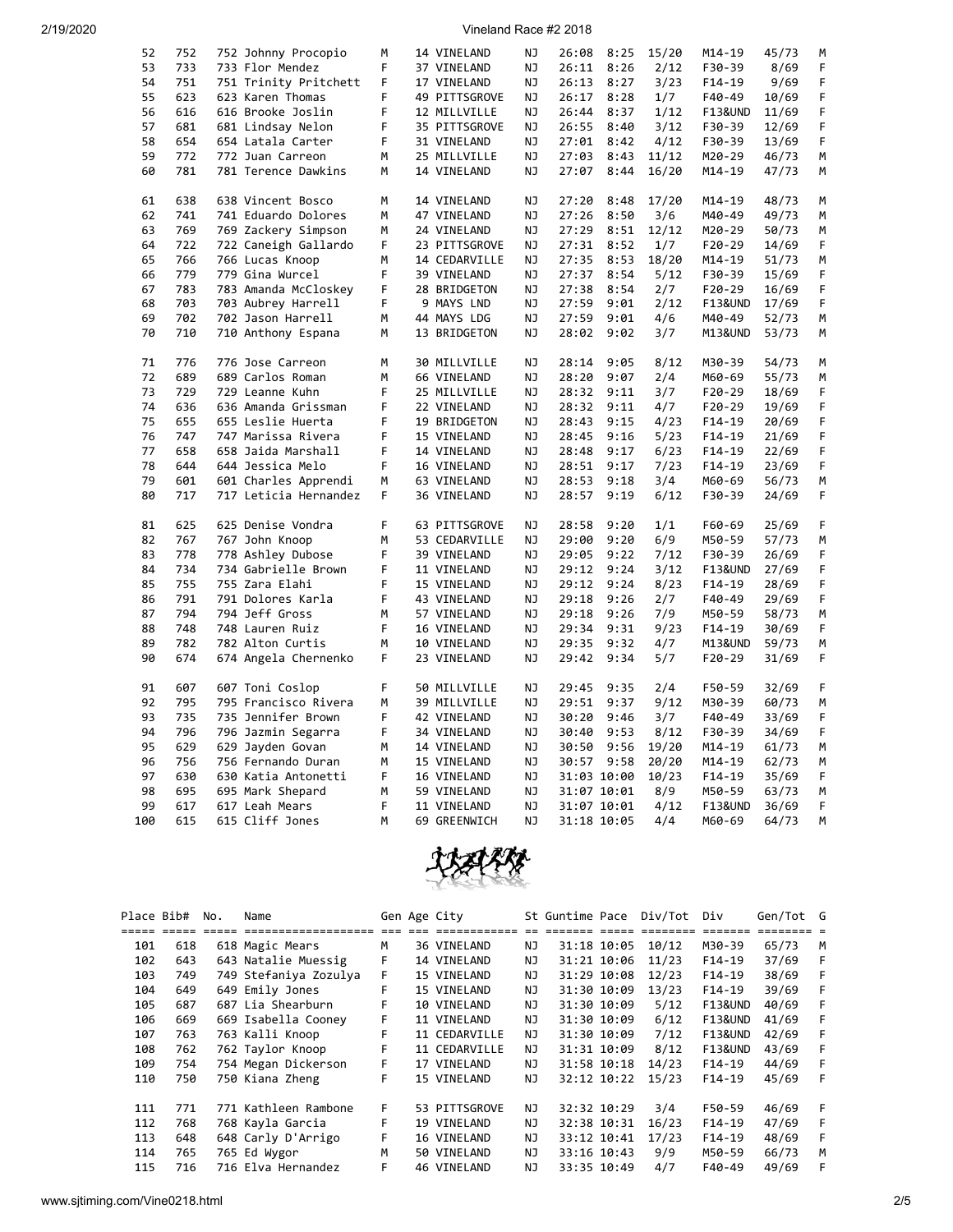| 2/19/2020 |  |  |
|-----------|--|--|
|           |  |  |

2/19/2020 Vineland Race #2 2018

| 116 | 788 | 788 Felix Moldanado       | M  | 32 SALEM           | NJ.       | 33:49 10:53 | 11/12 | M30-39             | 67/73 | м  |
|-----|-----|---------------------------|----|--------------------|-----------|-------------|-------|--------------------|-------|----|
| 117 | 605 | 605 Ron Butler            | M  | 46 ELMER           | NJ.       | 33:56 10:56 | 5/6   | M40-49             | 68/73 | M  |
| 118 | 725 | 725 Laura Maguire         | F  | 34 VINELAND        | NJ        | 34:22 11:04 | 9/12  | F30-39             | 50/69 | F. |
| 119 | 676 | 676 Mike Pierce           | M  | 46 VINELAND        | NJ.       | 34:27 11:06 | 6/6   | M40-49             | 69/73 | M  |
| 120 | 707 | 707 Ezariela Chaniz-Rio F |    | 16 VINELAND        | <b>NJ</b> | 35:08 11:19 | 18/23 | $F14-19$           | 51/69 | F  |
|     |     |                           |    |                    |           |             |       |                    |       |    |
| 121 | 793 | 793 Skylar Candelana      | F. | 11 NEWFIELD        | NJ        | 35:30 11:26 | 9/12  | <b>F13&amp;UND</b> | 52/69 | F  |
| 122 | 739 | 739 Jamie Volpe           | F  | 41 VINELAND        | <b>NJ</b> | 35:45 11:31 | 5/7   | F40-49             | 53/69 | F  |
| 123 | 675 | 675 Eleonora Chernenko    | F  | 14 VINELAND        | <b>NJ</b> | 35:58 11:35 | 19/23 | $F14-19$           | 54/69 | F  |
| 124 | 619 | 619 Amber Myers           | F  | 27 VINELAND        | <b>NJ</b> | 36:28 11:45 | 6/7   | $F20-29$           | 55/69 | F  |
| 125 | 753 | 753 Aubree Joslin         | F. | 10 MILLVILLE       | NJ        | 37:08 11:58 | 10/12 | <b>F13&amp;UND</b> | 56/69 | F  |
| 126 | 731 | 731 Jenny Espana          | F  | 12 VINELAND        | NJ.       | 37:08 11:58 | 11/12 | <b>F13&amp;UND</b> | 57/69 | F  |
| 127 | 784 | 784 Adam Mina             | M  | 30 HADDONFIELD     | NJ        | 37:09 11:58 | 12/12 | M30-39             | 70/73 | M  |
| 128 | 764 | 764 Shelbi Knoop          | F  | 11 CEDARVILLE      | NJ        | 37:09 11:58 | 12/12 | <b>F13&amp;UND</b> | 58/69 | F  |
| 129 | 611 | 611 Suzanne Deans         | F. | 46 MILLVILLE       | NJ        | 38:01 12:15 | 6/7   | F40-49             | 59/69 | F  |
| 130 | 626 | 626 Tara Webb             | F  | 46 VINELAND        | NJ.       | 38:21 12:21 | 7/7   | F40-49             | 60/69 | F  |
|     |     |                           |    |                    |           |             |       |                    |       |    |
| 131 | 737 | 737 Deidre Gratton        | F. | 38 FRANKLINVILL NJ |           | 38:21 12:21 | 10/12 | F30-39             | 61/69 | F. |
| 132 | 653 | 653 Hannah Geftic         | F  | 17 VINELAND        | NJ.       | 39:00 12:34 | 20/23 | $F14-19$           | 62/69 | F  |
| 133 | 635 | 635 Victoria Vasquez      | F  | 15 VINELAND        | NJ.       | 39:09 12:37 | 21/23 | $F14-19$           | 63/69 | F  |
| 134 | 700 | 700 Garrielle Higbee      | F  | 28 ROSEHHAYN       | NJ.       | 39:46 12:48 | 7/7   | $F20-29$           | 64/69 | F  |
| 135 | 701 | 701 Stephanie Spenilb     | F  | 30 MILLVILLE       | NJ        | 40:11 12:56 | 11/12 | F30-39             | 65/69 | F  |
| 136 | 719 | 719 Laura Mitchell        | F  | 50 MILLVILLE       | <b>NJ</b> | 40:20 12:59 | 4/4   | F50-59             | 66/69 | F  |
| 137 | 760 | 760 Jaden Henry           | F. | 15 VINELAND        | NJ        | 40:33 13:03 | 22/23 | $F14-19$           | 67/69 | F  |
| 138 | 732 | 732 Edwin Espana          | M  | 11 VINELAND        | <b>NJ</b> | 43:03 13:52 | 5/7   | M13&UND            | 71/73 | M  |
| 139 | 711 | 711 Michael Espana        | M  | 10 BRIDGETON       | NJ        | 43:34 14:02 | 6/7   | M13&UND            | 72/73 | M  |
| 140 | 652 | 652 Alyssa Webb           | F  | 16 VINELAND        | NJ        | 44:31 14:20 | 23/23 | $F14-19$           | 68/69 | F  |
| 141 | 757 | 757 Keith Greer           | M  | 10 MILLVILLE       | NJ        | 48:53 15:44 | 7/7   | M13&UND            | 73/73 | M  |
| 142 | 758 | 758 Jasmin Lopez          | F  | 33 MILLVILLE       | NJ        | 48:53 15:44 | 12/12 | F30-39             | 69/69 | F  |
|     |     |                           |    |                    |           |             |       |                    |       |    |



# 5K AGE-GROUP RESULTS

## MALE AGE GROUP: 1 - 13 (3 WINNERS)

|    | Place O'All No. | Name               | Age City      |     | St Guntime |
|----|-----------------|--------------------|---------------|-----|------------|
|    |                 |                    |               |     |            |
|    | 34              | 713 Gavin Thompson | 13 PITTSGROVE | N J | 23:29      |
| 2  | 43              | 698 Dylan Zarate   | 12 VINELAND   | NJ  | 24:36      |
| 3  | 70              | 710 Anthony Espana | 13 BRIDGETON  | NJ  | 28:02      |
| 4  | 89              | 782 Alton Curtis   | 10 VINELAND   | NJ  | 29:35      |
| 5. | 138             | 732 Edwin Espana   | 11 VINELAND   | ΝJ  | 43:03      |

## FEMALE AGE GROUP: 1 - 13 (3 WINNERS)

|    | Place O'All No. | Name                 | Age City     |     | St Guntime |
|----|-----------------|----------------------|--------------|-----|------------|
|    |                 |                      |              |     |            |
|    |                 | 56 616 Brooke Joslin | 12 MTIIVTIIF | NJ. | 26:44      |
| 2  | 68              | 703 Aubrey Harrell   | 9 MAYS LND   | N J | 27:59      |
| 3. | 84              | 734 Gabrielle Brown  | 11 VTNFI AND | N J | 79:12      |
| Δ  | 99              | 617 Leah Mears       | 11 VTNFI AND | N J | 31:07      |
| 5. | 105             | 687 Lia Shearburn    | 10 VTNFI AND | N٦  | 31:30      |

## MALE AGE GROUP: 14 - 19 (3 WINNERS)

|               | Place O'All No. | Name               | Age City     |     | St Guntime |
|---------------|-----------------|--------------------|--------------|-----|------------|
|               |                 |                    |              |     |            |
|               |                 | 787 Chris Townsend | 19 VOORHEES  | ΝJ  | 18:49      |
| $\mathcal{P}$ | 6.              | 746 John Sabella   | 18 VTNFI AND | N J | 19:26      |
| 3             | 9               | 773 Eric Vanaman   | 18 MILLVILLE | N J | 20:05      |
| 4             | 1Q              | 785 Khi Troxler    | 18 VTNFI AND | ΝJ  | 20:09      |
| 5.            | 11              | 736 Olek Chernenko | 19 VTNFI AND | ΝJ  | 20:13      |

FEMALE AGE GROUP: 14 - 19 (3 WINNERS)

| Place O'All No. |  | Name                     | Age City     |     | St Guntime |
|-----------------|--|--------------------------|--------------|-----|------------|
|                 |  |                          |              |     |            |
|                 |  | 36 697 Kimberly Zarate   | 16 VINELAND  |     | NJ 23:34   |
|                 |  | 48 672 Nayeli Garcia     | 19 BRIDGETON | N J | 25:33      |
|                 |  | 54 751 Trinity Pritchett | 17 VINELAND  | NJ. | 26:13      |
|                 |  |                          |              |     |            |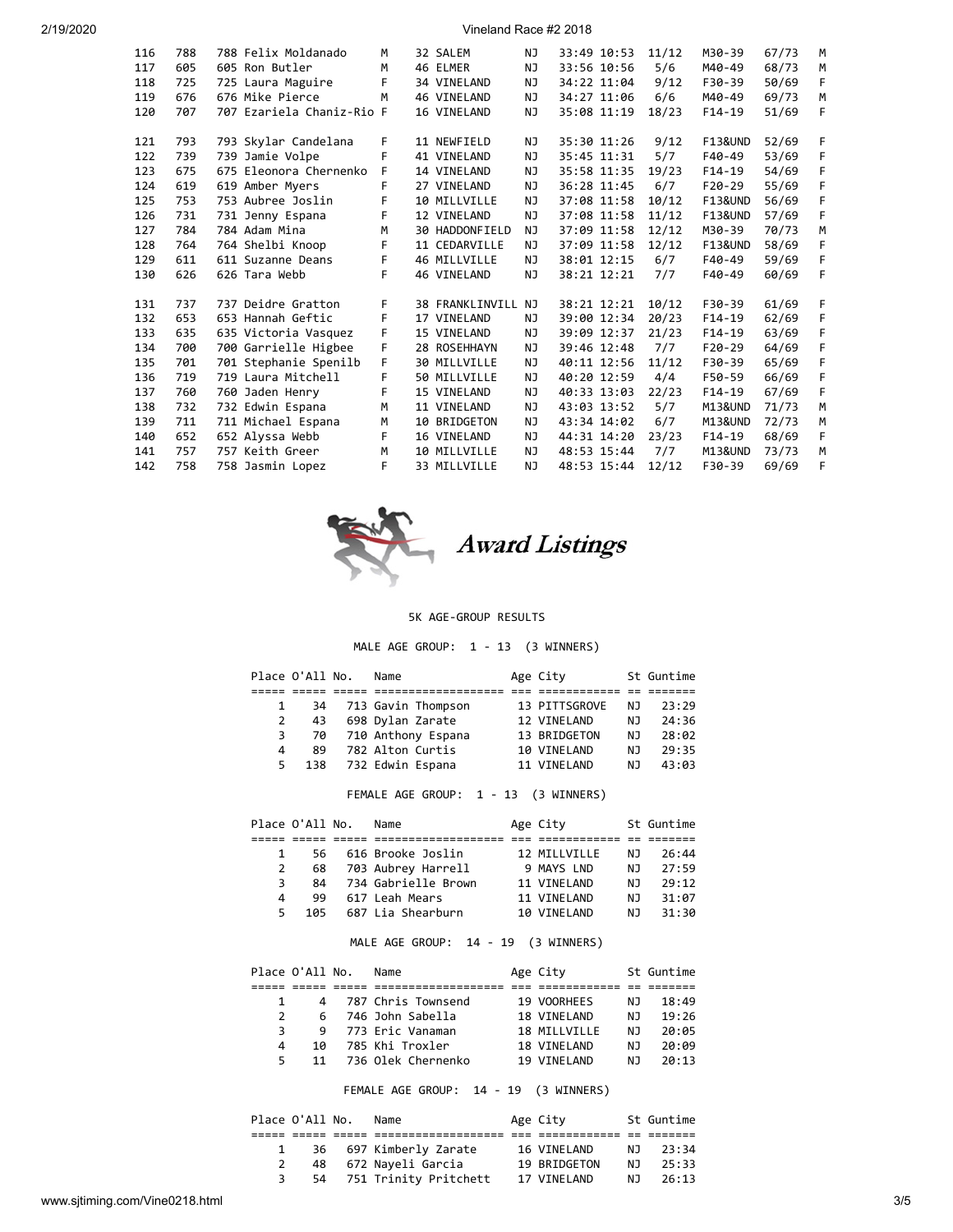| 2/19/2020 |                |                 |                                                                                                         | Vineland Race #2 2018       |           |                |
|-----------|----------------|-----------------|---------------------------------------------------------------------------------------------------------|-----------------------------|-----------|----------------|
|           | 4<br>5         | 75<br>76        | 655 Leslie Huerta<br>747 Marissa Rivera                                                                 | 19 BRIDGETON<br>15 VINELAND | NJ<br>ΝJ  | 28:43<br>28:45 |
|           |                |                 | MALE AGE GROUP: 20 - 29 (3 WINNERS)                                                                     |                             |           |                |
|           |                | Place O'All No. | Name                                                                                                    | Age City                    |           | St Guntime     |
|           | 1              | 5               | 742 Dimitry Egorov                                                                                      | 29 VINELAND                 | ΝJ        | 19:20          |
|           | $\overline{2}$ | 7               | 678 Jason Hyland                                                                                        |                             | NJ        | 19:42          |
|           | 3              | 13              | 775 Josue Dolores                                                                                       | 20 AUDUBON<br>20 VINELAND   | NJ        | 20:37          |
|           | 4              | 17              | 656 Marlon Herrera                                                                                      | 22 VINELAND                 | NJ        | 21:05          |
|           | 5              | 18              | 694 Joshua Smith                                                                                        | 28 MILLVILLE                | NJ        | 21:09          |
|           |                |                 | FEMALE AGE GROUP: 20 - 29 (3 WINNERS)                                                                   |                             |           |                |
|           |                | Place O'All No. | Name                                                                                                    | Age City                    |           | St Guntime     |
|           | 1              | 64              |                                                                                                         |                             | ΝJ        | 27:31          |
|           | $\overline{2}$ | 67              | 722 Caneigh Gallardo 23 PITTSGROVE<br>783 Amanda McCloskey 28 BRIDGETON<br>729 Leanne Kuhn 25 MTLLVILLE |                             | NJ        | 27:38          |
|           | 3              | 73              | 729 Leanne Kuhn                                                                                         | 25 MILLVILLE                | NJ        | 28:32          |
|           | 4              | 74              | 636 Amanda Grissman                                                                                     | 22 VINELAND                 | NJ        | 28:32          |
|           | 5              | 90              | 674 Angela Chernenko                                                                                    | 23 VINELAND                 | NJ        | 29:42          |
|           |                |                 | MALE AGE GROUP: 30 - 39 (3 WINNERS)                                                                     |                             |           |                |
|           |                | Place O'All No. | Name                                                                                                    | Age City                    |           | St Guntime     |
|           | 1              | 8               | 704 Brandon Platt                                                                                       | 35 MILLVILLE                | NJ        | 19:51          |
|           | $\overline{2}$ | 20              | 792 James Elwell                                                                                        | 36 VINELAND                 | NJ        | 21:22          |
|           | 3              | 24              |                                                                                                         |                             | <b>NJ</b> | 21:39          |
|           | 4              | 33              | 712 Sergio Custodio 30 VINELAND<br>724 Marc Maguire 39 VINELAND<br>724 Marc Maguire                     | 39 VINELAND                 | NJ        | 23:01          |
|           | 5              | 37              | 738 Neil Dannenberger                                                                                   | 39 VINELAND                 | NJ        | 23:37          |
|           |                |                 | FEMALE AGE GROUP: 30 - 39 (3 WINNERS)                                                                   |                             |           |                |
|           |                | Place O'All No. | Name                                                                                                    | Age City                    |           | St Guntime     |
|           | $\mathbf{1}$   | 50              |                                                                                                         |                             |           |                |
|           | $\overline{2}$ | 53              | 709 Lorena Ramirez<br>733 Flor Mendez                                                                   | 30 BRIDGETON<br>37 VINELAND | NJ<br>NJ  | 26:07<br>26:11 |
|           | 3              | 57              | 681 Lindsay Nelon                                                                                       | 35 PITTSGROVE               | NJ 1      | 26:55          |
|           | 4              | 58              | 654 Latala Carter                                                                                       | 31 VINELAND                 | NJ        | 27:01          |
|           | 5              | 66              | 779 Gina Wurcel                                                                                         | 39 VINELAND                 | NJ        | 27:37          |
|           |                |                 | MALE AGE GROUP: 40 - 49 (3 WINNERS)                                                                     |                             |           |                |
|           |                | Place O'All No. | Name                                                                                                    | Age City                    |           | St Guntime     |
|           | $\mathbf{1}$   | 14              | 614 Ahmad Graves El      43 VINELAND                                                                    |                             | NJ        | 20:41          |
|           | $\overline{2}$ |                 | 16 714 James Thompson 41 PITTSGROVE                                                                     |                             | NJ        | 20:48          |
|           | 3              | 62              | 741 Eduardo Dolores                                                                                     |                             | NJ        | 27:26          |
|           | 4              | 69              | 702 Jason Harrell                                                                                       | 47 VINELAND<br>44 MAYS LDG  | NJ        | 27:59          |
|           | 5.             | 117             | 605 Ron Butler                                                                                          | 46 ELMER                    | NJ        | 33:56          |
|           |                |                 | FEMALE AGE GROUP: 40 - 49 (3 WINNERS)                                                                   |                             |           |                |
|           |                | Place O'All No. | Name                                                                                                    | Age City                    |           | St Guntime     |
|           |                | $1 \quad$       | 55 623 Karen Thomas 49 PITTSGROVE                                                                       |                             | NJ        | 26:17          |
|           |                | $2^{\circ}$     | 86    791 Dolores Karla                                                                                 |                             | NJ        | 29:18          |
|           | 3              | 93              | 735 Jennifer Brown                                                                                      | 43 VINELAND<br>42 VINELAND  | NJ        | 30:20          |
|           | 4              | 115             | 716 Elva Hernandez                                                                                      | 46 VINELAND                 | NJ        | 33:35          |
|           | 5              | 122             | 739 Jamie Volpe                                                                                         | 41 VINELAND                 | NJ        | 35:45          |
|           |                |                 | MALE AGE GROUP: 50 - 59 (3 WINNERS)                                                                     |                             |           |                |
|           |                | Place O'All No. | Name                                                                                                    | Age City                    |           | St Guntime     |
|           |                |                 |                                                                                                         |                             |           |                |
|           | $\mathbf{1}$   | 21              | 608 Steve Coslop                                                                                        | 56 MILLVILLE                | NJ        | 21:24          |
|           | $\overline{2}$ |                 | 29 645 Michael Corathers 58 VINELAND<br>39 720 Scott Hubbard 53 PITTSGROVE                              |                             | NJ        | 22:08          |
|           | 3              |                 |                                                                                                         |                             | NJ        | 23:58          |
|           | 4              | 44              | 613 Timothy Gannotta 50 VINELAND<br>786 Ivan Pickens 52 BRIDGETON                                       |                             | NJ        | 24:37          |
|           | 5              | 46              |                                                                                                         |                             | NJ        | 24:57          |
|           |                |                 | FEMALE AGE GROUP: 50 - 59 (3 WINNERS)                                                                   |                             |           |                |

Place O'All No. Name Age City St Guntime ===== ===== ===== =================== === ============ == =======